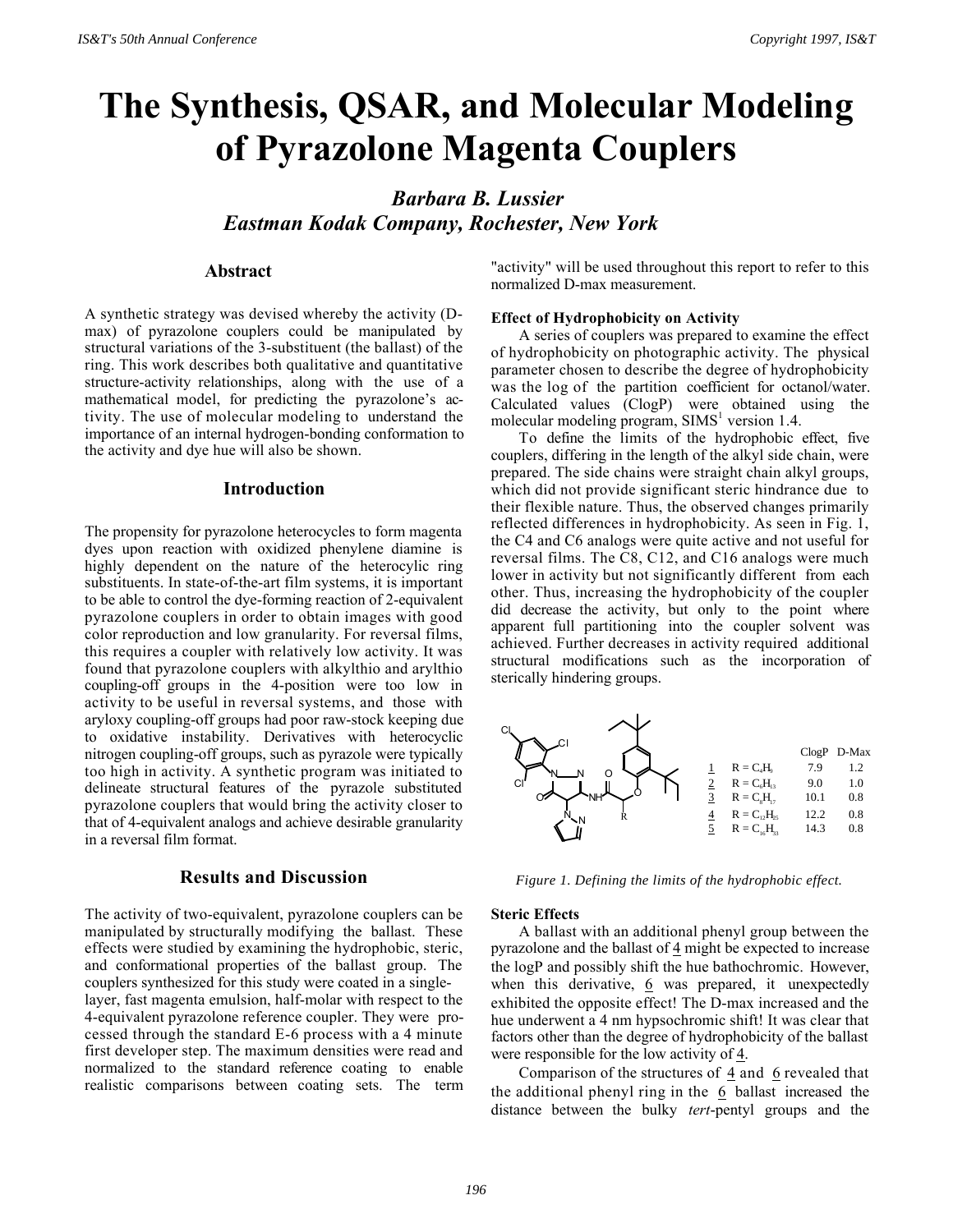coupling site. If the *tert*-pentyl groups were exerting a steric influence on the coupling reaction, then increasing the steric bulk by incorporating highly branched *tert*-octyl groups should further lower activity. Thus, 7 was prepared and found to have significantly decreased activity compared to  $\frac{4}{1}$ . To eliminate increased hydrophobic character as a contributing factor,  $\frac{7}{2}$  was compared to  $\frac{5}{2}$  (C16 side chain) with similar ClogP. Coupler  $\frac{7}{2}$  still showed a relative decrease in normalized D-max of 36%. This was attributed to increased steric hindrance inhibiting the formation of the tetrahedral leuco-dye intermediate.

A more stringent test of this hypothesis was the comparison of  $\frac{4}{9}$  and  $\frac{8}{9}$  which differ only in replacing *tert*pentyl groups for n-pentyl groups. The solubility properties (ClogP) of the two couplers were essentially equivalent. The electronic properties of n-pentyl versus *tert-*pentyl, as measured by sigma para,<sup>2</sup> were also comparable. However, the flexible n-pentyl groups of  $8$  did not provide as much steric hindrance as the branched *tert*-pentyl groups of  $\frac{4}{3}$ , resulting in a more active coupler.

It was not immediately obvious why structural changes on the phenoxy ring, at a distance of more than six atoms from the coupling site, would have such a profound effect on the coupling activity. This prompted an investigation of the three-dimensional structural properties of pyrazolone magenta couplers.

A rendering of a CPK model of the tetrahedral intermediate of 4 showed considerable crowding of the van der Waals surfaces of the ballast and the pyrazole couplingoff group. The additional phenyl ring in the ballast of  $6$ extends the steric components further from the coupling site. Consequently, there was a larger "pocket" for a more facile formation of the tetrahedral leuco intermediate and a resultant 50% increase in coupler activity. This is consistent with the conclusions made from studies on the hydrophobic effect. Hydrophobic couplers, partitioned well into the oil phase, exist in a somewhat "protected" environment in which the hydrogen-bonded conformation is relatively undisturbed. The more active, hydrophilic couplers are not only more accessible to developer, but also encounter competition from external hydrogen-bonding to the aqueous phase, disrupting the hindered conformation.

## **Conformational Effects**

Steric effects in organic reactions are best studied by three-dimensional techniques. Using the SIMS<sup>1</sup> program, a data set containing drawings of thirteen pyrazolone couplers was created. A conformational energy minimization using molecular mechanics and molecular dynamics was performed on each coupler. The low energy conformations found for the couplers showed significant hydrogen bonding on the ballast fragment between the NH hydrogen of the amide functionality and the oxygen of the aryloxy ring. Figure 2 shows that this hydrogen-bonded conformation places the ballast in front of the coupling site where it can manifest its ability to sterically hinder the formation of leuco dye.



*Figure 2. Tetrahedral leuco dye intermediate.*

A rendering of a CPK model of the tetrahedral intermediate of  $\frac{4}{3}$  showed considerable crowding of the van der Waals surfaces of the ballast and the pyrazole coupling-off group. The additional phenyl ring in the ballast of  $6$  extends the steric components further from the coupling site. Consequently, there was a larger "pocket" for a more facile formation of the tetrahedral leuco intermediate and a resultant 50% increase in coupler activity. This is consistent with the conclusions made from studies on the hydrophobic effect. Hydrophobic couplers, partitioned well into the oil phase, exist in a somewhat "protected" environment in which the hydrogen-bonded conformation is relatively undisturbed. The more active, hydrophilic couplers are not only more accessible to developer, but also encounter competition from external hydrogen-bonding to the aqueous phase, disrupting the hindered conformation.

## **Molecular Modeling and QSAR Studies**

The synthetic strategy provided a qualitative understanding of the structure/activity relationships of twoequivalent, pyrazolone magenta couplers. The SIMS and  $PLSPC<sup>3</sup>$  statistics programs were used to derive a quantitative structure/activity model. The goals of the modeling study were (1) to synthesize a small number of compounds, a "data set" that would allow the calculation of a suitable model, (2) to use the model to predict activities of future couplers, including those that do not strictly adhere to the data set's structural class and (3) to further understand the factors affecting the coupling reaction.

The 13 couplers that had been synthesized to explore solubility, steric, and conformational effects, encompassed a suitably broad range of structural variations and were thus used in this modeling study. The structures were drawn in the enolate form, the active form of the molecule during the coupling reaction under study. Molecular mechanics, an empirical energy model, was used to estimate the lowest energy conformations of the couplers.<sup>4</sup> To avoid converging on local energy minima, molecular dynamics were applied. Molecular dynamics simulations attempt to find a "global" energy minima by more extensively exploring conformational space before localizing on a particular low energy conformation. More specifically, a technique known as "quenched molecular dynamics" was applied to each of the structures. In this simulation, the molecule was heated to a very high temperature (in which high energy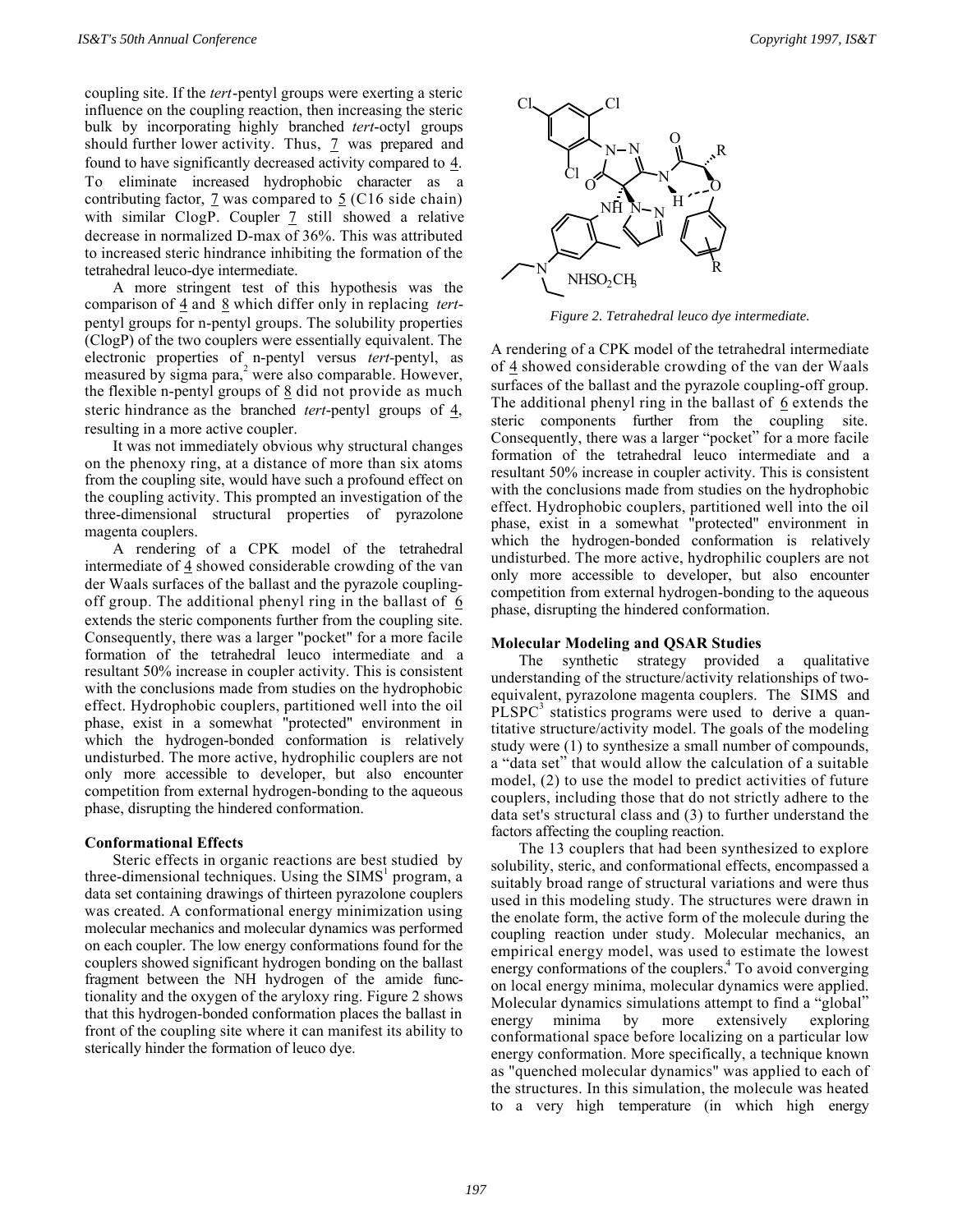conformations are possible) and then cooled down slowly to a very low temperature. As the molecule lost kinetic energy it was no longer able to surmount large energy barriers but should have been able to escape shallow energy wells (local energy minima). In this way, the molecule eventually found its way to the deepest energy well, i.e., the "global" minima. When the lowest energy conformations were found, the pyrazolone fragment of the couplers, which was constant for all couplers, was deleted for ease of calculation. The NH of the amide was exchanged for OH to approximate only one hydrogen available for hydrogen bonding, essentially leaving the structure of the ballast carboxylic acids. For each of these compounds, a measured D-max for the corresponding coupler was entered into a table of dependent variables. The molecules were oriented along the same coordinates and theoretical physical and structural properties calculated. Table 1 shows a printout of the table of physical properties calculated for the coupler  $\overline{4}$  ballast by SIMS. (For definitions of these parameters, see Appendix A). These properties, along with the Kier-Hall topological indices, were used as the independent variables to create a cross-validated mathematical model describing the structure/activity relationships. Unlike classical QSAR studies, this analysis was not limited to a series of ring substituents (e.g., a Hammett series) but instead, the entire ballast fragment was modeled. This was appropriate, based on previous qualitative observations regarding the importance of size and shape of the ballast to coupler activity. The statistical techniques used were also nontraditional in the sense that standard multiple linear regression and correlation analyses were not used, in favor of the partial least squares (PLS) method. This technique is not limited to using only a few "important" variables. It uses any, or all descriptor information selected, maximizing the fit, while minimizing overfitting. In classical QSAR studies, highly correlated parameters are not used within the same mathematical equation since it is redundant information. However, PLS makes use of redundant information, in a sense, decreasing the "noise" in the calculated parameter<sup>5</sup>. The model terms are linear combinations of the selected variables.

**======================================== Table 1. Calculated physical properties of ballast 4.** FILE: Coupler  $\frac{4}{1}$  ballast acid

FORMULA:  $C_{30}H_{52}O_3$ 

| <b>Mass</b><br>Shape<br><b>SAAB</b> | 460.74<br>$-0.92$<br>124.96 | Volume 502.29<br><b>SABC</b><br>RA. | 91.12<br>3.13 | SArea<br><b>SAAC</b><br><b>RB</b> | 572.84<br>120.73<br>5.50 |
|-------------------------------------|-----------------------------|-------------------------------------|---------------|-----------------------------------|--------------------------|
| RC.                                 | 5.74                        | MUA.                                | $-2.86$       | <b>MUB</b>                        | 3.83                     |
| <b>MUC</b>                          | 1.04                        | Dipole                              | 4.85          | Vloop1                            | 3.34                     |
|                                     | Vloop2 $6.45$               | Vloop3                              | 8.40          | Vloop4                            | 9.15                     |
| Vloop5                              | 11.03                       | ClogP                               | 10.48         | <b>CMR</b>                        | 140.24                   |
| <b>NHBD</b>                         | 1.00                        | <b>NHBA</b>                         | 3.00          | <b>NHB</b>                        | 1.00                     |
| ETot                                | $-16.88$                    | EStr                                | 0.43          | EBend                             | 2.56                     |
| <b>ET</b> ors                       | 4.65                        | <b>EOOP</b>                         | 0.01          | EvdW                              | 24.52                    |
|                                     |                             |                                     |               |                                   |                          |

The PLS modeling report, described the leveraging of the data set compounds in the creation of the mathematical model. The program identified two compounds as being heavily leveraged and suggested examining the points. The two compounds were originally synthesized to examine the effect of moving the sterically hindering group farther from the coupling site in compounds of high and low ClogP. Since these compounds contributed to the qualitative understanding of the structure/activity relationship, and since the compounds were leveraged only slightly higher than the recommended amount, a judgment was made to keep the compounds in the data set.

A cross validation summary was run on the model to ensure that it would be useful for predictive purposes and to select the optimum number of PLS dimensions in the model. The number of dimensions in a PLS model can be compared to the number of independent variables in a classical QSAR equation in the sense that an insufficient number of dimensions does not produce the best possible fit to the data. Too many dimensions will overfit the data and lead to poor predictions for compounds that deviate structurally from those in the data set. The cross validation summary indicated that the optimum dimensionality for this model was three, a suitable number for a data set of 13 compounds. The cross validated, 3-dimension PLS model for the magenta coupler data set is shown in the top half of Table 2. The observed versus predicted values are quite good with an  $R^2$  of 0.94. This prompted using the model to predict activities for compounds not yet evaluated, as well as couplers synthesized by other chemists, following other synthetic strategies.

A new data set was created with the original 13 couplers plus 8 additional couplers  $(15 - 22)$ . The new compounds were submitted to the same processes for conformational energy minimization and calculation of the physical and topological properties. The new data set did not include the dependent variable, D-max. The program was directed to predict values for D-max using the mathematical model created from the original thirteen compound data set. The program calculates "P" values for each compound, measuring the likelihood that it came from the original dataset. This is extremely valuable because it indicates when the predicted values are extrapolated and can serve as a guide as to the confidence one can have in the predicted value. The program readily identified the 13 original couplers. It also identified the values predicted for 21 and 22 as being borderline extrapolations. From the predicted versus observed values, it can be seen that the program did quite well in predicting D-max for the new compounds. As expected from the calculated "P" values, 21 and 22 were not as well predicted as the six other new compounds. This does not necessarily imply a poor model, but rather that these compounds were not well represented by this model. Examination of the structure of these compounds showed that they contained functional groups and ring substitution patterns atypical of those in the original data set. Nevertheless, the model was able to do well enough to predict "ballpark" activities. Adding 21 and 22 to the original data set to represent other couplers of this structural type would expand the utility of this model.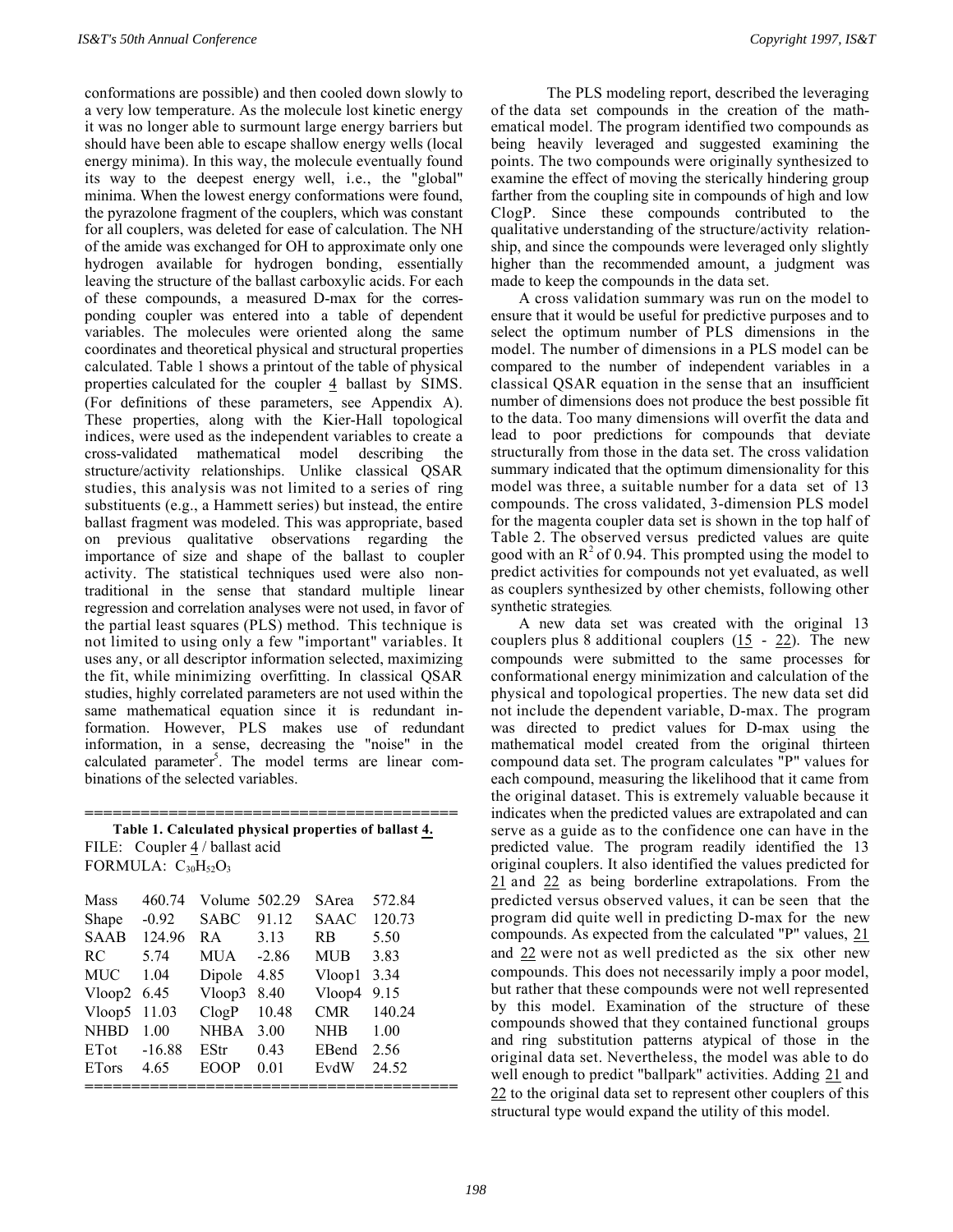#### **Table 2. Cross validated 3-dimensional model.**

**=====================================**

DESCRIPTION OF THE INPUT DATA: Number of Observations........................13 Number of Exogenous (X) Variables.....86 Number of Endogenous (Y) Variables.... 1 Number of Dimensions in the Model...... 3

| ID                                                                                                                 | Pred.    | Obs. | Residual |
|--------------------------------------------------------------------------------------------------------------------|----------|------|----------|
|                                                                                                                    |          |      |          |
|                                                                                                                    | 1.02     | 0.95 | 0.07     |
|                                                                                                                    | 0.77     | 0.87 | $-0.10$  |
|                                                                                                                    | 0.79     | 0.81 | $-0.02$  |
|                                                                                                                    | 0.79     | 0.72 | 0.07     |
|                                                                                                                    | 1.00     | 1.00 | 0.00     |
|                                                                                                                    | 0.47     | 0.51 | $-0.04$  |
|                                                                                                                    | 0.91     | 0.86 | 0.05     |
|                                                                                                                    | 1.22     | 1.24 | $-0.02$  |
|                                                                                                                    | 1.21     | 1.26 | $-0.05$  |
| $\frac{1}{3}$ $\frac{4}{4}$ $\frac{5}{5}$ $\frac{6}{5}$ $\frac{7}{2}$ $\frac{8}{9}$ $\frac{9}{10}$ $\frac{10}{11}$ | 0.52     | 0.55 | $-0.03$  |
| $\frac{12}{13}$                                                                                                    | 0.55     | 0.59 | $-0.04$  |
|                                                                                                                    | 0.89     | 0.90 | $-0.01$  |
| $\frac{14}{1}$                                                                                                     | 0.80     | 0.75 | 0.05     |
| Prediction                                                                                                         | of D-max |      |          |
| $\overline{15}$                                                                                                    | 0.61     | 0.61 | 0.00     |
| $\frac{16}{1}$                                                                                                     | 1.03     | 1.04 | 0.01     |
| $\frac{17}{1}$                                                                                                     | 1.04     | 0.96 | 0.08     |
|                                                                                                                    | 1.10     | 1.19 | 0.09     |
|                                                                                                                    | 0.98     | 1.09 | 0.11     |
| $\frac{18}{19}$ $\frac{19}{20}$ $\frac{21}{22}$                                                                    | 0.70     | 0.82 | 0.12     |
|                                                                                                                    | 0.69     | 0.85 | 0.16     |
|                                                                                                                    | 0.82     | 1.10 | 0.28     |
|                                                                                                                    |          |      |          |

This modeling exercise was an attempt to apply computational tools to photographic chemistry.

The tool is still in its infancy regarding this application, but continued work in this area could prove it to be an immensely valuable aid to the design chemist.

#### **Hue Shifts**

The couplers studied in this work formed image dyes with various lambda-max absorptions. The hue shifts could not be explained in terms of electronic or environmental (i.e., coupler solvent) factors. In studying the data for approximately 60 couplers structurally capable of forming the hydrogen bonded conformation described above, it was observed that they could be divided into 3 clusters: 544 nm, 548 nm, and 553 nm. Upon viewing the "3D" CPK structures, a trend was observed. Compounds with large, sterically hindering ballasts (as previously described) typically exhibited lambda max in the 553 nm range. Moderately hindered couplers absorbed in the 548 nm range and less sterically hindered couplers absorbed at 544 nm. This correlated with the effects these ballasts had on activity. If a ballast could hinder formation of the leuco dye due to van der Waals interaction, then it might also affect the bond angle of the dye formed. This would affect the pi overlap of the conjugated system and consequently the wavelength at which the dye absorbed.

Typical examples of this phenomenon are shown in Fig. 3. Coupler  $\frac{4}{9}$  absorbed at 548 nm. Introduction of a phenyl ring in  $6$  that moved the bulky groups away from the dye chromophore resulted in a 5nm hypsochromic shift. Coupler 20 with an ortho *tert*-octyl group absorbed at 548 nm. Moving this functionality to the para position also resulted in a 5 nm hypsochromic shift. This could only be explained in terms of steric interactions as the electronic and solubility properties of the two compounds were essentially equal. Comparison of the CPK structures of these compounds illustrated how the ortho substituent could affect the positioning of the phenylenediamine group. Coupler 4 , with branched *tert*-pentyl groups underwent a 4 nm hypsochromic shift when substituted with flexible n-pentyl groups as in 8 . A dramatic hypsochromic shift of 7 nm was observed when the ortho substituent of 27 was moved to the para position, further from the dye chromophore. Although quantitative measurements were not used to calculate dye absorption, the use of molecular modeling as a visualization tool enabled some mechanistic understanding of the observed shifts in dye hue.